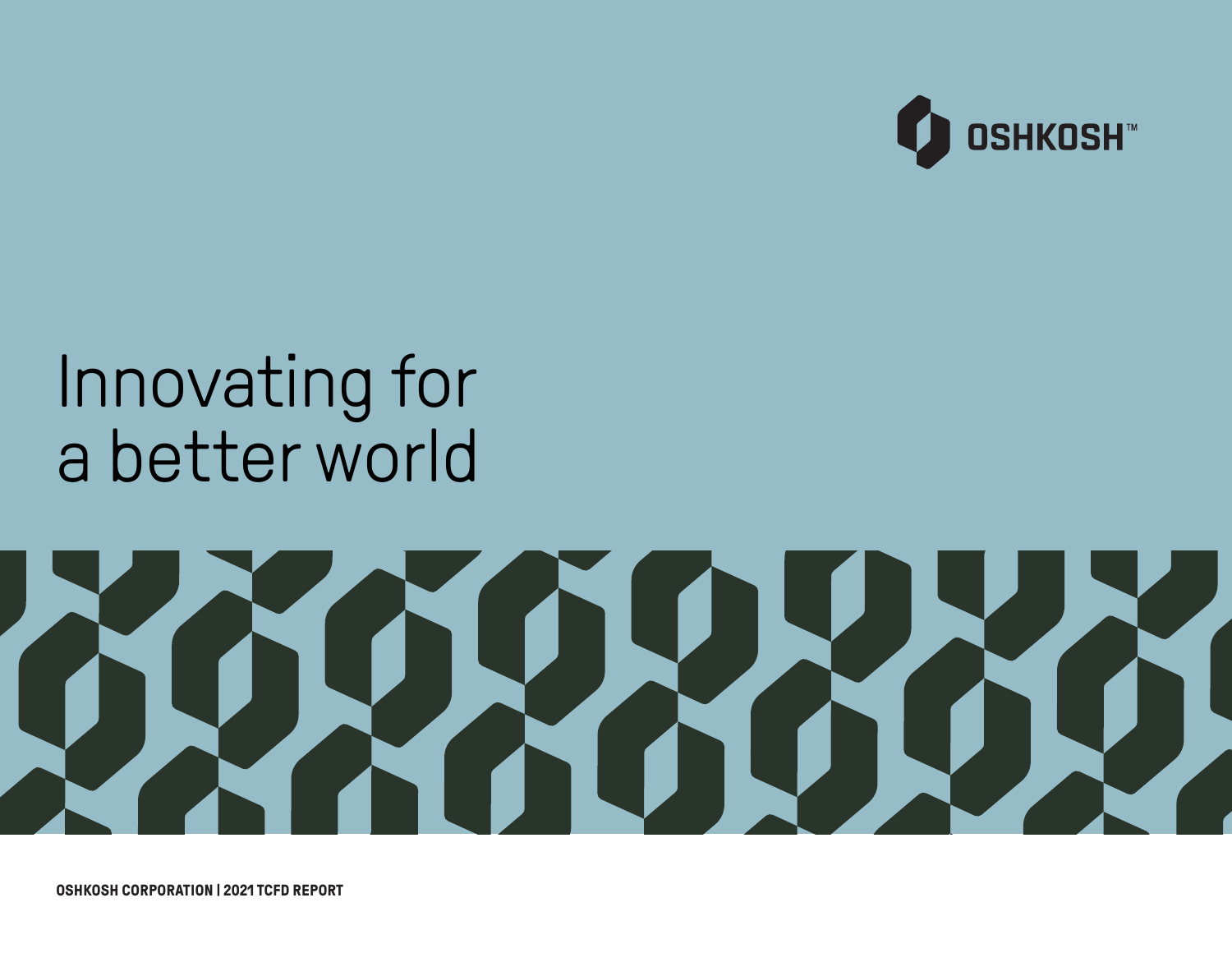#### Committed to protecting our environment

**MANAGEMENT S** 

**MUNIMINI** 

IIII IIII

Here at Oshkosh, sustainability is extremely important to our shareholders, customers, team members and the communities in which we live and work. Oshkosh is reporting under the Task Force on Climate-related Financial Disclosures (TCFD) standards to connect investors to climate-related financial information. All data shared is for fiscal year 2021 unless otherwise noted.

h 5.0kV 7.4mm x500 SE(L)

#### Table of contents

#### **GOVERNANCE**

Page 2-3

#### **STRATEGY**

Page 4-7

#### **RISK MANAGEMENT**

Page 8-9

#### **METRICS AND TARGETS**

Page 10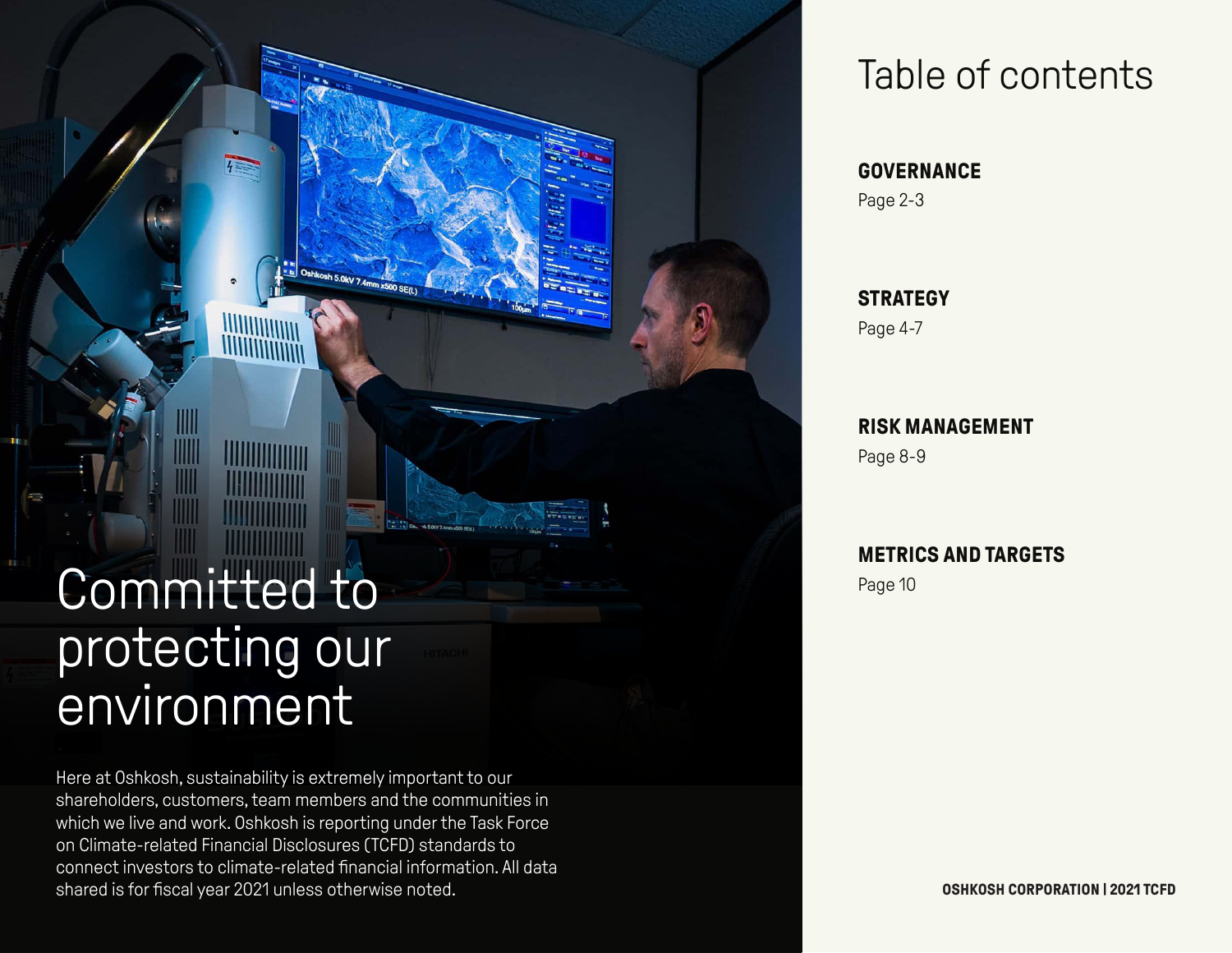#### Governance

Disclose the organization's governance around climate-related risks and opportunities.

| <b>Recommended Disclosure</b>                                                    | <b>Comment/Disclosure Examples</b>                                                                                                                                                                                                                                                                                                                                                                                                                                                                                                                                                                                                                                                                                                                                                                                                                                                                                                                                                                                                                                                                                                                                                                                                                                                                                                                                                           |
|----------------------------------------------------------------------------------|----------------------------------------------------------------------------------------------------------------------------------------------------------------------------------------------------------------------------------------------------------------------------------------------------------------------------------------------------------------------------------------------------------------------------------------------------------------------------------------------------------------------------------------------------------------------------------------------------------------------------------------------------------------------------------------------------------------------------------------------------------------------------------------------------------------------------------------------------------------------------------------------------------------------------------------------------------------------------------------------------------------------------------------------------------------------------------------------------------------------------------------------------------------------------------------------------------------------------------------------------------------------------------------------------------------------------------------------------------------------------------------------|
| Describe the board's oversight<br>of climate-related risks and<br>opportunities. | Sustainability and climate change risk oversight is a formal<br>responsibility of our Board of Directors' Corporate Governance<br>Committee. The Committee reviews and approves the strategic<br>direction for Oshkosh Corporation's sustainability approach and is<br>responsible for overseeing climate-related issues and overseeing our<br>carbon footprint and environmental, health and safety performance.<br>The Committee monitors the social, political, environmental, public<br>policy, legislative and regulatory trends, issues and concerns that<br>could affect the Company's sustainability models, processes,<br>resources, activities, strategies and other capabilities and, from time<br>to time as the Governance Committee determines it to be necessary<br>or appropriate, makes recommendations to the Board of Directors<br>and management regarding how the Company should respond to<br>such trends, issues and concerns to more effectively achieve the<br>Company's sustainability goals. The VP, Chief Ethics, Compliance and<br>Sustainability Officer engages with the committee at least twice a<br>year regarding the Company's sustainability performance against<br>defined objectives. The Board receives a report quarterly that contains<br>sustainability information including greenhouse gas performance and<br>progress towards climate targets. |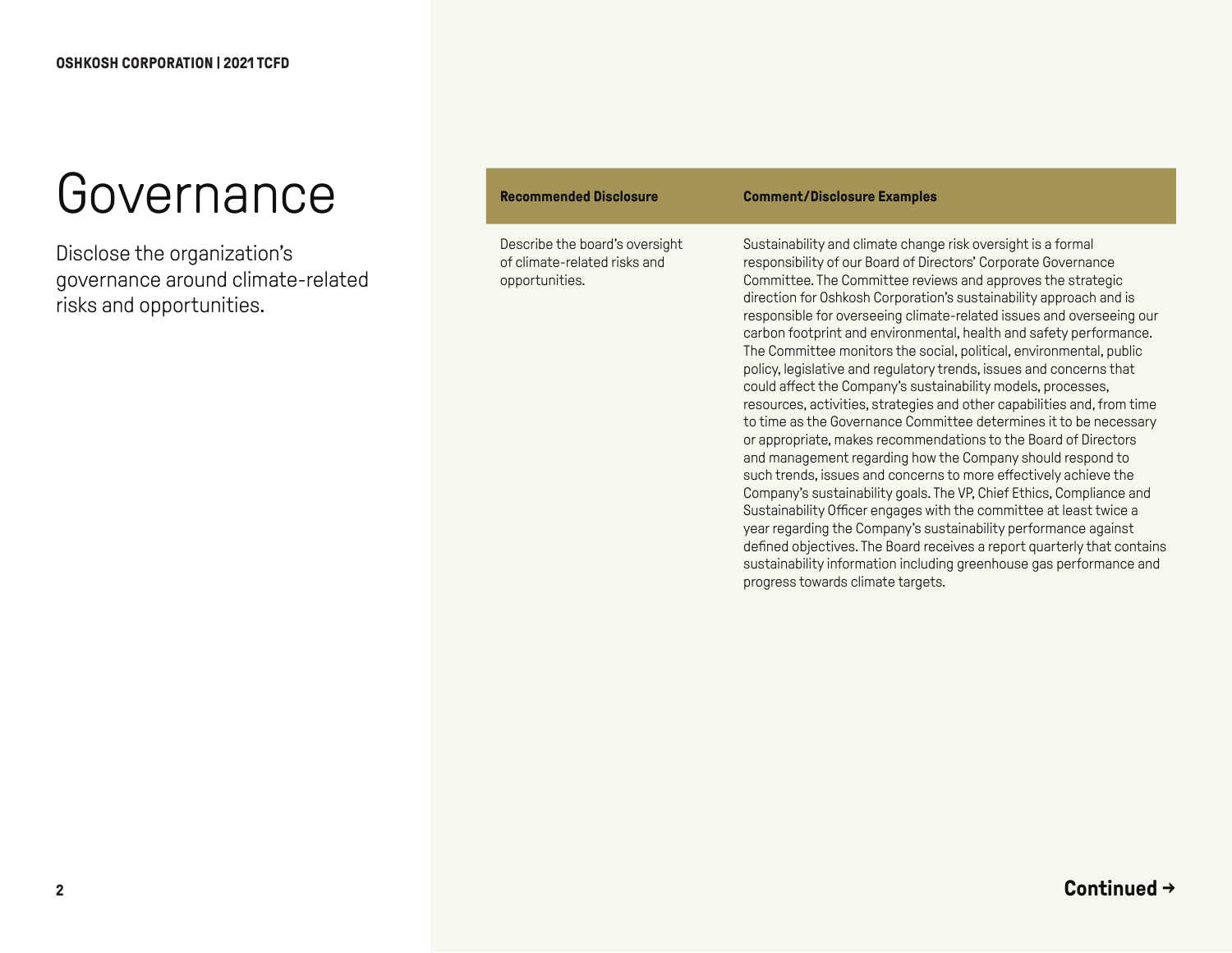#### Governance

Disclose the organization's governance around climate-related risks and opportunities.

| <b>Recommended Disclosure</b>                                                    | <b>Comment/Disclosure Examples</b>                                                                                                                                                                                                                                                                                                                                                                                                                                                                                                                                                                                                                                                                                                                                                                                  |
|----------------------------------------------------------------------------------|---------------------------------------------------------------------------------------------------------------------------------------------------------------------------------------------------------------------------------------------------------------------------------------------------------------------------------------------------------------------------------------------------------------------------------------------------------------------------------------------------------------------------------------------------------------------------------------------------------------------------------------------------------------------------------------------------------------------------------------------------------------------------------------------------------------------|
| Describe the board's oversight<br>of climate-related risks and<br>opportunities. | The CEO at Oshkosh takes an active role in all facets of climate-related<br>issues including, but not limited to, strategy, operations, supply chain<br>and new product development. Within the Oshkosh Leadership Team<br>(OLT) that directly reports to the CEO, the EVP, General Counsel and<br>Secretary has responsibility for the sustainability function and leads<br>the process of assessing and managing climate-related risks and<br>opportunities. Twice a year, the EVP, General Counsel and Secretary<br>along with the VP, Chief Ethics, Compliance and Sustainability Officer<br>provide updates to the Board on climate-related issues. The presidents<br>of each of our business units are apprised of climate-related metrics<br>by senior environmental managers quarterly in business reviews. |
|                                                                                  | In addition, the EVP, Chief Technology and Strategic Sourcing Officer is<br>responsible for all aspects of the Company's technology and innovation<br>including sustainability related activities. She, with assistance from<br>the VP, Chief Ethics, Compliance and Sustainability Officer work<br>with business leadership teams to accelerate global innovation and<br>technology-led growth strategies while considering climate-related<br>risks and opportunities.                                                                                                                                                                                                                                                                                                                                            |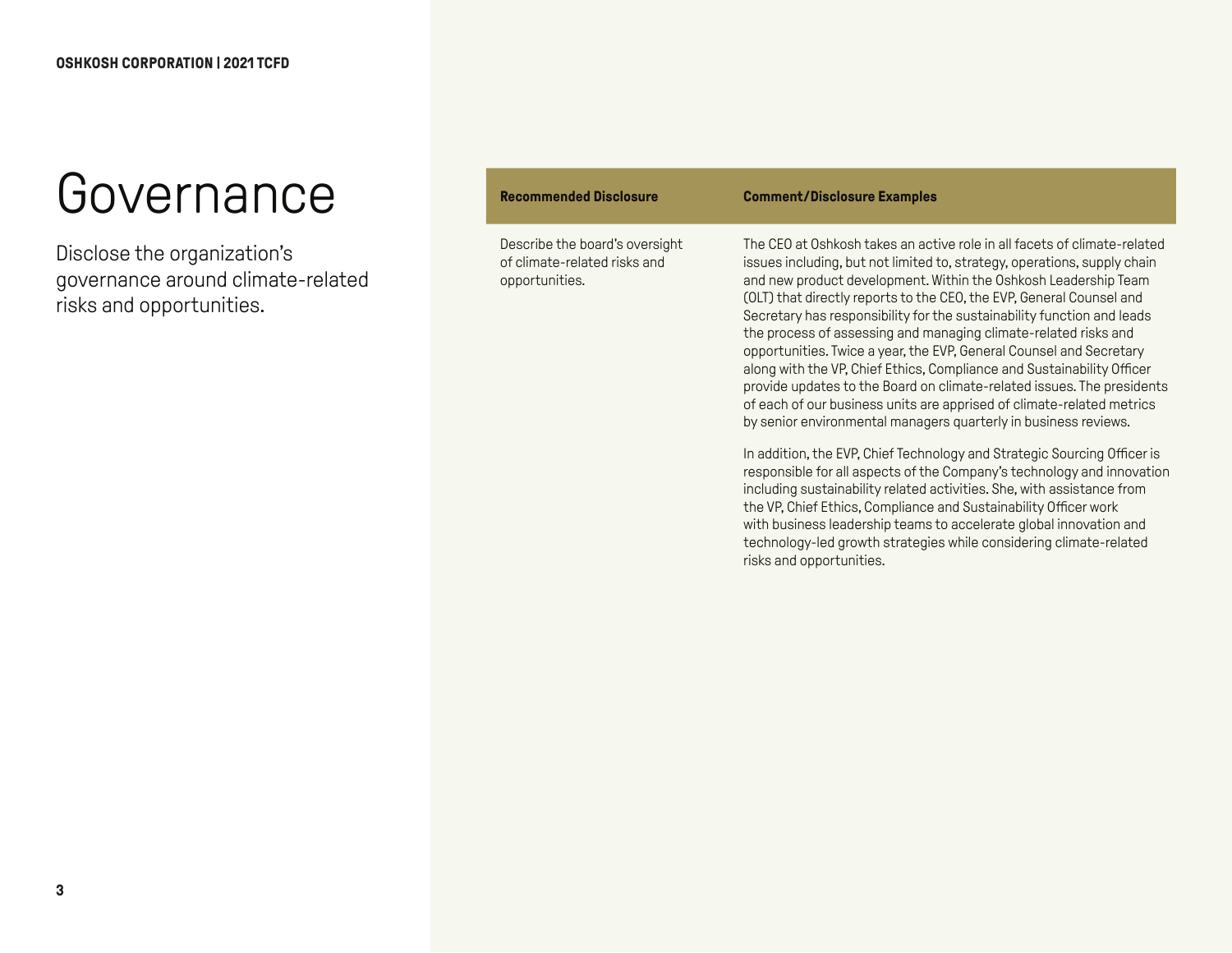Disclose the actual and potential impacts of climate-related risks and opportunities on the organization's businesses, strategy, and financial planning where such information is material.

| <b>Recommended Disclosure</b>                                                                                                                                                                                  | <b>Comment/Disclosure Examples</b>                                                                                                                                                                                                                                                                                                                                                                                                                                                                                                                                                                                                                                                                                                                                                                                                                                                   |
|----------------------------------------------------------------------------------------------------------------------------------------------------------------------------------------------------------------|--------------------------------------------------------------------------------------------------------------------------------------------------------------------------------------------------------------------------------------------------------------------------------------------------------------------------------------------------------------------------------------------------------------------------------------------------------------------------------------------------------------------------------------------------------------------------------------------------------------------------------------------------------------------------------------------------------------------------------------------------------------------------------------------------------------------------------------------------------------------------------------|
| Describe the climate-related risks<br>and opportunities the organization<br>has identified over the short,<br>medium, and long term.<br>Short term: 1-2 years<br>Medium term: 3-5 years<br>Long term: 5+ years | Short-term opportunity: Upgrade to more efficient buildings and<br>technology resulting in reduced operating costs.<br>The Company is pursuing energy efficiency initiatives at its<br>manufacturing and office facilities to reduce energy use and<br>associated Greenhouse Gas (GHG) emissions and the Company<br>has entered into a Virtual Power Purchase Agreement (VPPA) while<br>obtaining associated Renewable Energy Certificates (RECs) to<br>offset GHG emissions from its operations. We partner with the U.S.<br>Department of Energy's Better Plants Program to support our ongoing<br>energy management. We benefit from the resources and expertise<br>offered by this partnership as we work to achieve our energy and<br>associated GHG emission reduction goals.<br>Medium-term risk: Increased pricing of GHG emissions leading to<br>increased operating costs. |
|                                                                                                                                                                                                                | There is a risk that GHG regulation could increase the price of the<br>electricity purchased, increase the costs for the use of natural gas,                                                                                                                                                                                                                                                                                                                                                                                                                                                                                                                                                                                                                                                                                                                                         |

increased overall cost of raw materials.

potentially restrict access to or the use of natural gas, require the Company to pursue onsite renewable energy, enter in additional VPPAs, purchase allowances to offset our own emissions, or result in an

**Continued →**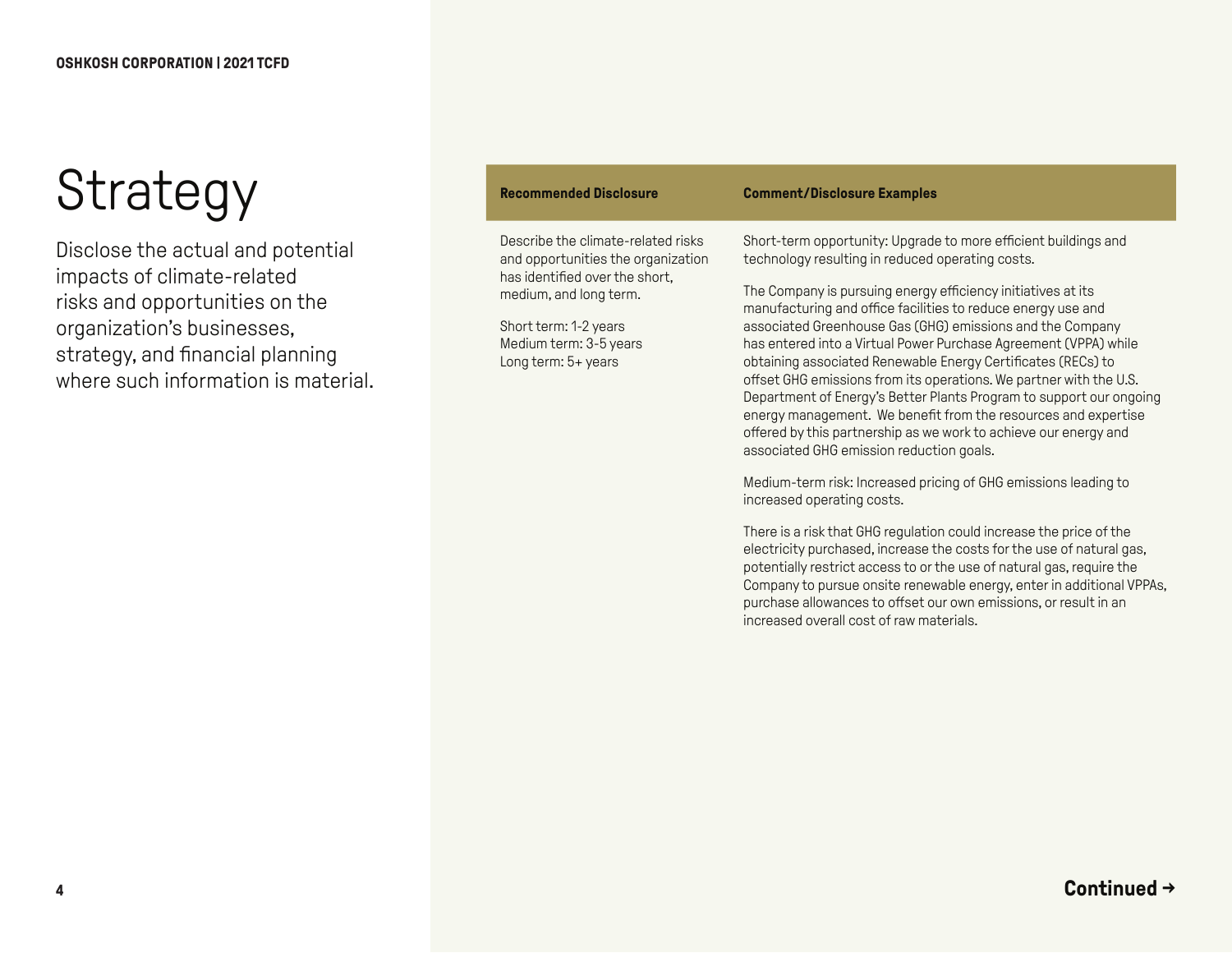Disclose the actual and potential impacts of climate-related risks and opportunities on the organization's businesses, strategy, and financial planning where such information is material

| <b>Recommended Disclosure</b>                                                                                                                                                                                  | <b>Comment/Disclosure Examples</b>                                                                                                                                                                                                                                                                                                                                                                                                                                                                                                             |
|----------------------------------------------------------------------------------------------------------------------------------------------------------------------------------------------------------------|------------------------------------------------------------------------------------------------------------------------------------------------------------------------------------------------------------------------------------------------------------------------------------------------------------------------------------------------------------------------------------------------------------------------------------------------------------------------------------------------------------------------------------------------|
| Describe the climate-related risks<br>and opportunities the organization<br>has identified over the short,<br>medium, and long term.<br>Short term: 1-2 years<br>Medium term: 3-5 years<br>Long term: 5+ years | Long-term opportunity: Development and/or expansion of low-<br>emission goods and services resulting in increased revenue through<br>meeting customer demand for lower emissions products and services.<br>In all our product lines, we currently offer or are developing alternative<br>powertrains, including fully electric, hybrid, and compressed natural<br>gas solutions that significantly reduce the carbon footprint of our<br>products. We believe that this is an opportunity as the world transitions<br>to a low carbon economy. |
|                                                                                                                                                                                                                | Long-term risk: Physical change and extreme variability in weather<br>patterns could result in operational limitations.                                                                                                                                                                                                                                                                                                                                                                                                                        |
|                                                                                                                                                                                                                | The potential for inadequate water supplies in the long term brought<br>about by changing weather patterns could lead to operational<br>disruptions or increased capital expenditures, especially in certain<br>areas that already are experiencing water supply constraints. Also, the<br>increased frequency of violent storms could lead to property damage<br>and business continuity issues. Increasing heat in certain locations                                                                                                         |

Our Sustainability Team works closely with our Enterprise Risk Advisory Team (ERAT). The ERAT consults different functions such as legal, engineering, investor relations and treasury to understand the Company's exposure to climate-related risk in areas including current and emerging regulation, research and development, and reputation. These risks and opportunities are evaluated as part of our overall risk management process, discussed in further detail in the risk management section.

could also have an impact on workforce productivity.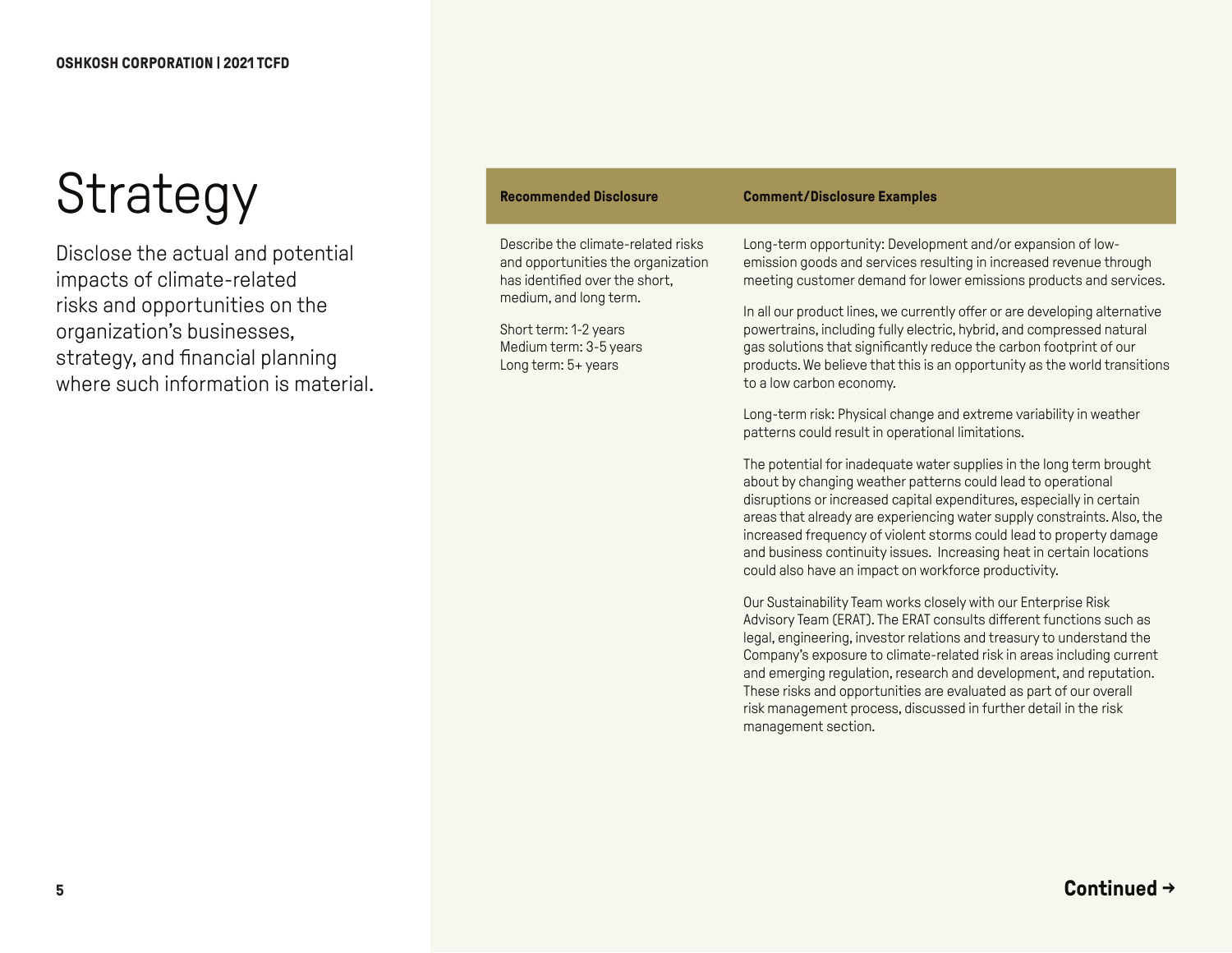Disclose the actual and potential impacts of climate-related risks and opportunities on the organization's businesses, strategy, and financial planning where such information is material.

| <b>Recommended Disclosure</b>                                                                                                               | <b>Comment/Disclosure Examples</b>                                                                                                                                                                                                                                                                                                                                                                                                                                                                                                                                                              |
|---------------------------------------------------------------------------------------------------------------------------------------------|-------------------------------------------------------------------------------------------------------------------------------------------------------------------------------------------------------------------------------------------------------------------------------------------------------------------------------------------------------------------------------------------------------------------------------------------------------------------------------------------------------------------------------------------------------------------------------------------------|
| Describe the impact of climate<br>related risks and opportunities<br>on the organization's businesses,<br>strategy, and financial planning. | Business areas influenced by climate-related risks and opportunities:                                                                                                                                                                                                                                                                                                                                                                                                                                                                                                                           |
|                                                                                                                                             | Products and Services: In all our product lines, we currently offer or are<br>developing alternative powertrains, including fully electric, hybrid, and<br>compressed natural gas solutions that significantly reduce the carbon<br>footprint of our products.                                                                                                                                                                                                                                                                                                                                  |
|                                                                                                                                             | Investment in R&D: Across multiple Research and Development (R&D)<br>facilities, we have more than 1,600 product developers focused on<br>product innovation and design process improvements every day.<br>Electrification is one of our technology focus areas and an extremely<br>active component of new product development across our segments.                                                                                                                                                                                                                                            |
|                                                                                                                                             | Operations: Reducing our energy consumption and GHG emissions is<br>part of our strategy for reducing our impacts on climate change and<br>maximizing the efficiency of our operations. We've identified energy<br>use and associated emissions as a near-term climate-related risk<br>to our business that we are working to address. We use a variety of<br>strategies to reduce our energy consumption and GHG emissions,<br>including lighting upgrades, compressed air audits and leak repair,<br>improved insulation and building maintenance and installing building<br>control systems. |
|                                                                                                                                             | Financial Planning: Oshkosh Corporation has made several significant<br>strategic investments to expand our electrification capabilities, which<br>will better position us in a world transitioning to a low carbon economy.<br>In 2021, we acquired Pratt Miller, whose technologies will help us<br>improve our mobility algorithms. We also invested in Microvast, whose<br>battery technology will help service vehicles run longer between<br>charges. We have also invested in upgrading our manufacturing<br>facilities to meet our energy reduction targets.                            |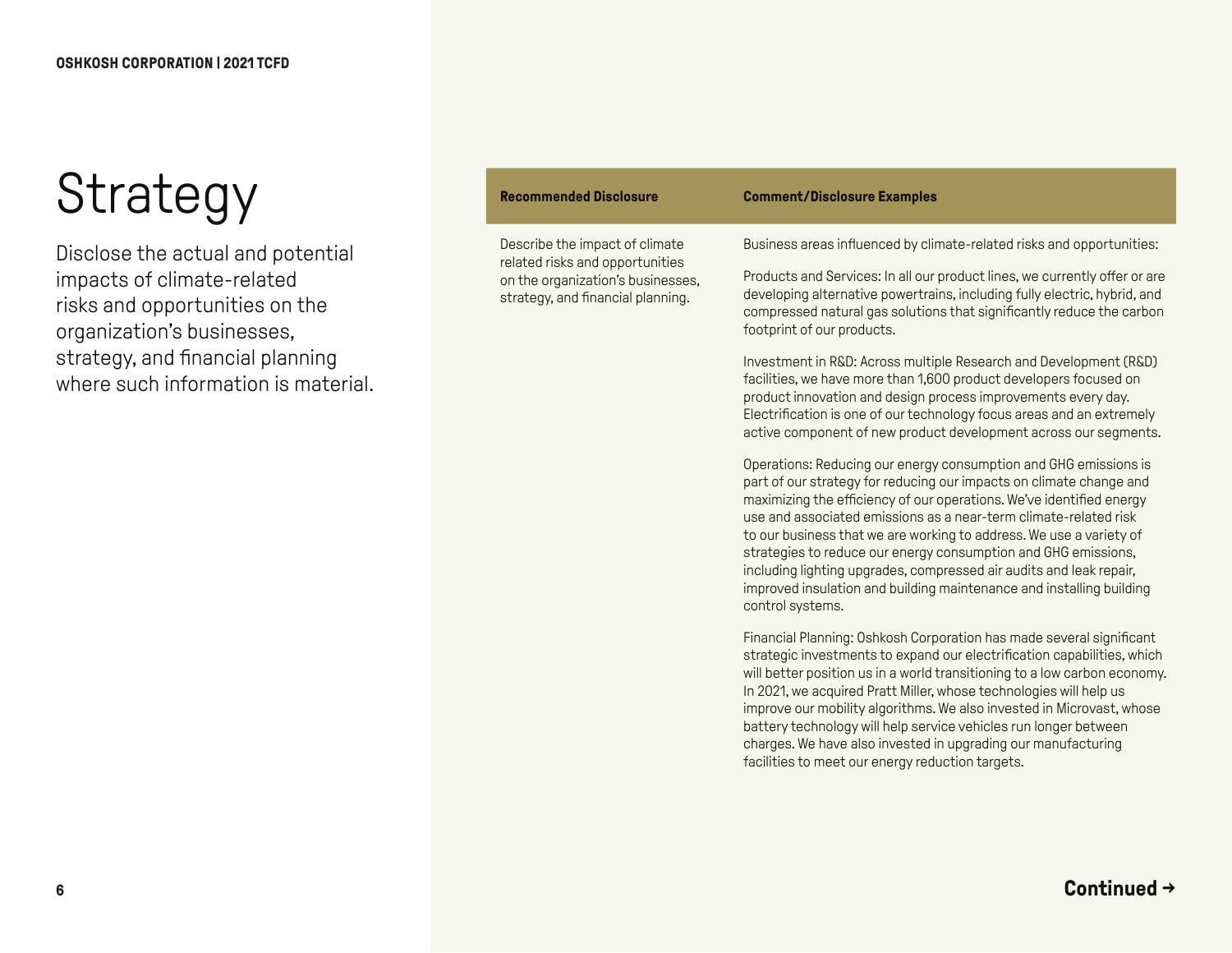Disclose the actual and potential impacts of climate-related risks and opportunities on the organization's businesses, strategy, and financial planning where such information is material.

| <b>Recommended Disclosure</b>                                                                                                                                         | <b>Comment/Disclosure Examples</b>                                                                                                                                                                                                                                                                                                                                                                                                                                                                                                                                                                                                                                  |
|-----------------------------------------------------------------------------------------------------------------------------------------------------------------------|---------------------------------------------------------------------------------------------------------------------------------------------------------------------------------------------------------------------------------------------------------------------------------------------------------------------------------------------------------------------------------------------------------------------------------------------------------------------------------------------------------------------------------------------------------------------------------------------------------------------------------------------------------------------|
| Describe the resilience of the<br>organization's strategy, taking into<br>consideration different climate<br>related scenarios, including a 2°C or<br>lower scenario. | Like many companies, Oshkosh will use scenario analysis and other<br>tools to evaluate different future potential outcomes when evaluating<br>its organizational strategy. The purpose of this type of analysis is to<br>make sure that we are considering the major potential trends that<br>could impact the business as we move to a longer-term outlook.<br>Oshkosh uses a group of external experts and information sources<br>to monitor megatrends that could impact our business to help<br>confirm the resilience of our business strategy. Sustainability and<br>decarbonization are among the trends that are monitored, reported<br>on, and considered. |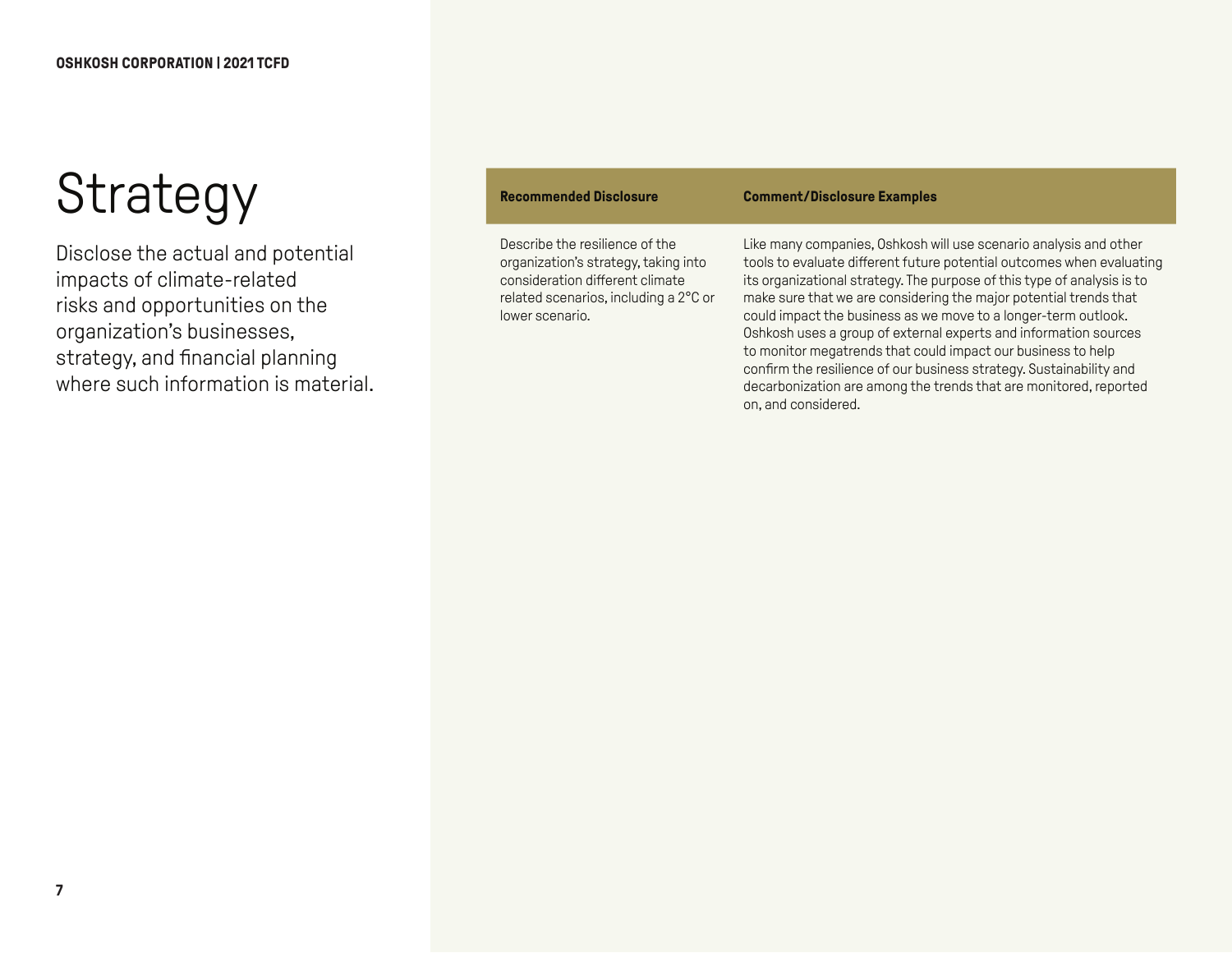#### Risk Management

Disclose how the organization identifies, assesses, and manages climate-related risks.

| <b>Recommended Disclosure</b>                                                                    | <b>Comment/Disclosure Examples</b>                                                                                                                                                                                                                                                                                                                                                                                                                                                                                                                                                                                                                                                                                          |
|--------------------------------------------------------------------------------------------------|-----------------------------------------------------------------------------------------------------------------------------------------------------------------------------------------------------------------------------------------------------------------------------------------------------------------------------------------------------------------------------------------------------------------------------------------------------------------------------------------------------------------------------------------------------------------------------------------------------------------------------------------------------------------------------------------------------------------------------|
| Describe the organization's<br>processes for identifying and<br>assessing climate-related risks. | Oshkosh's VP of Risk Management is fully dedicated to risk management<br>at Oshkosh and supports executive leadership as well as Oshkosh's<br>Board and ERAT. The ERAT is responsible for overseeing the Company's<br>management of enterprise-level risks, including climate-related risks<br>such as climate-related policies and regulations that can impact our<br>products, services, and operations. Risks and opportunities are identified<br>and addressed annually. Based on this process, formal mitigation plans<br>are developed, implemented, and monitored by the ERAT.                                                                                                                                       |
|                                                                                                  | Exposure to and experience with catastrophic risks or losses from<br>climate change or other natural events are analyzed and reviewed<br>for ongoing operations and when evaluating new sites and supplier<br>selection. Lessons learned are incorporated into future site planning,<br>supplier selection processes and risk mitigation and strategic<br>development.                                                                                                                                                                                                                                                                                                                                                      |
|                                                                                                  | Oshkosh takes a primarily qualitative approach to assessing risks<br>related to climate. The process for assessing relative significance of<br>all identified risks, including climate-related risks, is as follows: (i) Risks<br>and opportunities are categorized based on probability and impact on<br>financial performance, operations, reputation, etc. (ii) All top risks have<br>approved mitigation plans, and are reviewed regularly by the OLT and the<br>Board. (iii) All other risks have either approved mitigation plans and are<br>reviewed at least once a year by the executive leadership team, or after<br>being fully analyzed, are put on a "watch list" and are monitored by the<br>risk department. |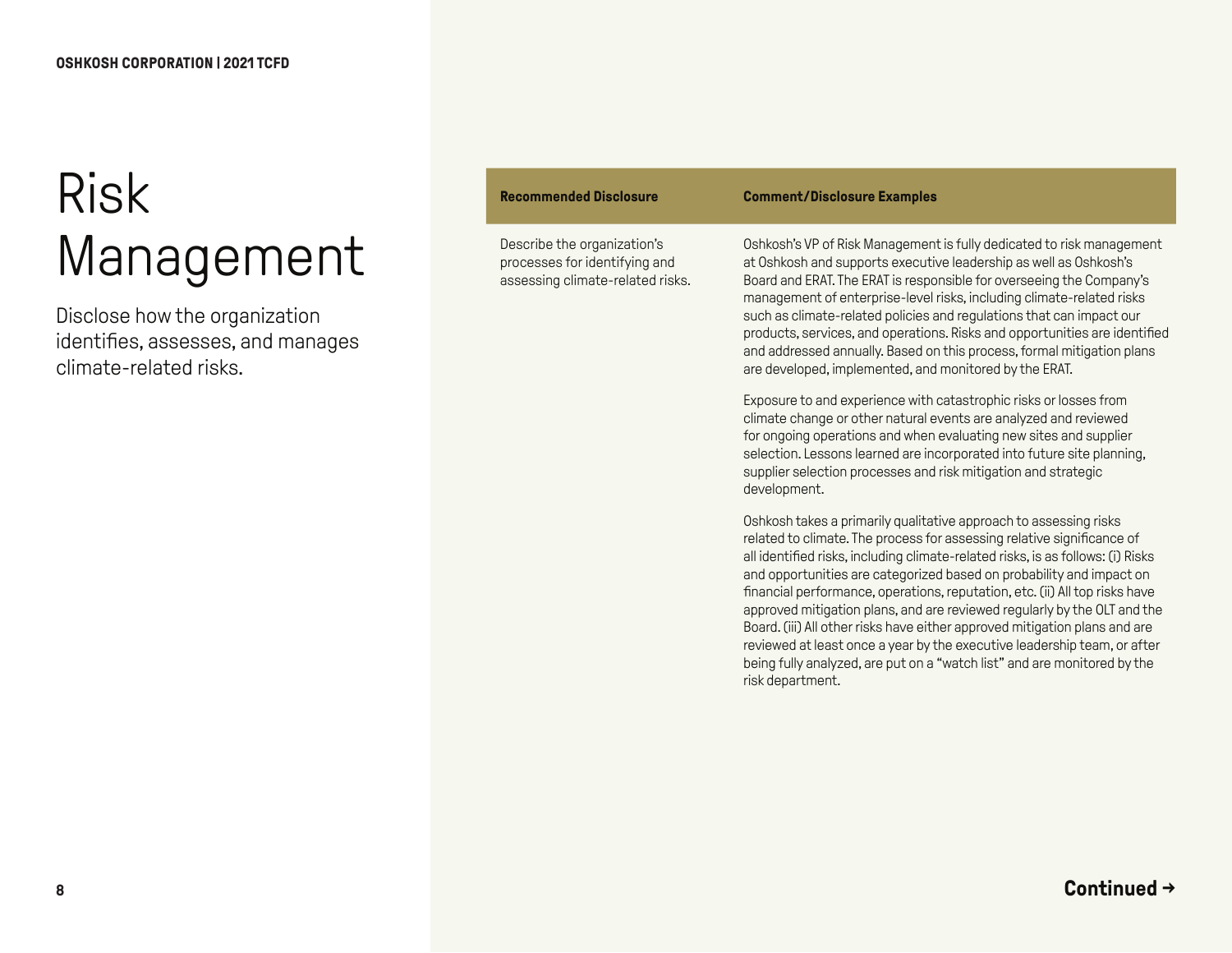#### Risk Management

Disclose how the organization identifies, assesses, and manages climate-related risks.

| <b>Recommended Disclosure</b>                                                                                                                                     | <b>Comment/Disclosure Examples</b>                                                                                                                                                                                                                                                                                                                                                                                                                                                                                                                                                                                                                                                                                                 |
|-------------------------------------------------------------------------------------------------------------------------------------------------------------------|------------------------------------------------------------------------------------------------------------------------------------------------------------------------------------------------------------------------------------------------------------------------------------------------------------------------------------------------------------------------------------------------------------------------------------------------------------------------------------------------------------------------------------------------------------------------------------------------------------------------------------------------------------------------------------------------------------------------------------|
| Describe the organization's<br>processes for managing climate-<br>related risks.                                                                                  | Oshkosh is responding to physical climate change risk by continuing<br>our investment in building and maintaining resilient operations and<br>supply chains, while focusing on crisis management planning to<br>mitigate the impact of any unforeseen climate-related events. To<br>address risks related to energy use, we employ strategies such as<br>upgrades to lighting, HVAC controls, and other equipment, as well as<br>investment in renewable energy. Risks associated with the transition of<br>our products away from fossil fuel usage are addressed in our strategy<br>planning process, which includes efforts to limit emissions and drive<br>innovation around alternative fuel sources such as electrification. |
| Describe how processes for<br>identifying, assessing, and managing<br>climate-related risks are integrated<br>into the organization's overall risk<br>management. | We develop annual energy reduction targets at a global, regional,<br>and facility level and include the reduction strategies in our annual<br>business planning process. Each month data is collected by site on<br>energy use performance, which is compared to target. If targets<br>are not met, countermeasures are developed to address shortfalls.<br>Additionally, Oshkosh's risk management process evaluates climate                                                                                                                                                                                                                                                                                                      |

and OLT.

change issues such as regulatory changes and changing consumer behaviors. These risks are discussed with our Board of Directors

**9**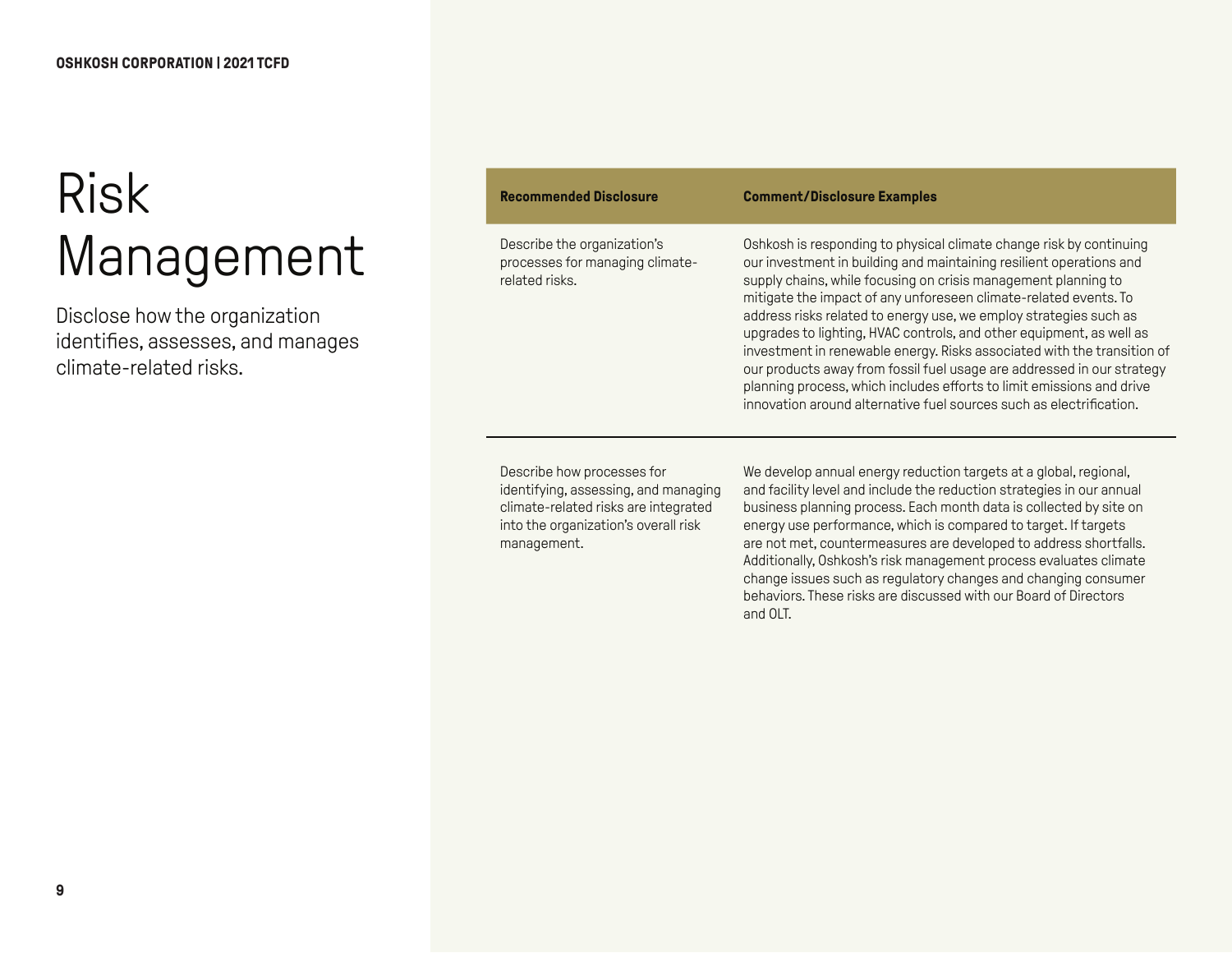### Metrics and targets

Disclose the metrics and targets used to assess and manage relevant climate-related risks and opportunities where such information is material.

| <b>Recommended Disclosure</b>                                                                                                                                       | <b>Comment/Disclosure Examples</b>                                                                                                                                                                                                                                                                                                                                                                                                                                                                                         |
|---------------------------------------------------------------------------------------------------------------------------------------------------------------------|----------------------------------------------------------------------------------------------------------------------------------------------------------------------------------------------------------------------------------------------------------------------------------------------------------------------------------------------------------------------------------------------------------------------------------------------------------------------------------------------------------------------------|
| Disclose the metrics used by the<br>organization to assess climate-<br>related risks and opportunities<br>in line with its strategy and risk<br>management process. | Oshkosh measures and publicly reports energy consumption, energy<br>consumption normalized by revenue, total Scope 1 and 2 Greenhouse<br>Gases (GHGs), total Scope 1 and 2 GHGs normalized by revenue, certain<br>categories of Scope 3 GHGs and percentage of waste diverted from<br>the landfill.                                                                                                                                                                                                                        |
| Disclose Scope 1, Scope 2, and, if<br>appropriate, Scope 3 GHG emissions,<br>and the related risks.                                                                 | Scope 1 and 2 GHGs, both absolute and normalized by revenue, are<br>provided. In fiscal year 2021, Oshkosh emitted 129k metric tons of CO2E<br>in Scope 1 and 2 GHGs, which equates to 16.7 metric tons CO2E per<br>million USD of revenue. Our Scope 3 GHGs from those categories where<br>we currently have processes to calculate these emissions totaled 138k<br>metric tons of CO2E. In fiscal year 2021 we diverted 84.3% of our waste<br>from the landfill. See our 2021 Sustainability Report for further details. |
|                                                                                                                                                                     | Risks associated with Oshkosh Corporation's GHG emissions include<br>the risk of increased costs associated with governmental initiatives<br>designed to reduce GHG emissions such as carbon taxes, tariffs, or<br>surcharges.                                                                                                                                                                                                                                                                                             |
| Describe the targets used by the<br>organization to manage climate-<br>ومنافثون طبره ويومره والمورد والمثبر الممطوراوير                                             | Oshkosh has established a target of 7.5% reduction in GHG intensity<br>normalized by revenue by 2025. This metric is incorporated into<br>ayaay tiya Lana Tarra baaantiya Dlan. Qablcaab alaa baa a gaal ta diyaat                                                                                                                                                                                                                                                                                                         |

related risks and opportunities and performance against targets. executive Long-Term Incentive Plan. Oshkosh also has a goal to divert 90% of waste from the landfill by 2024.